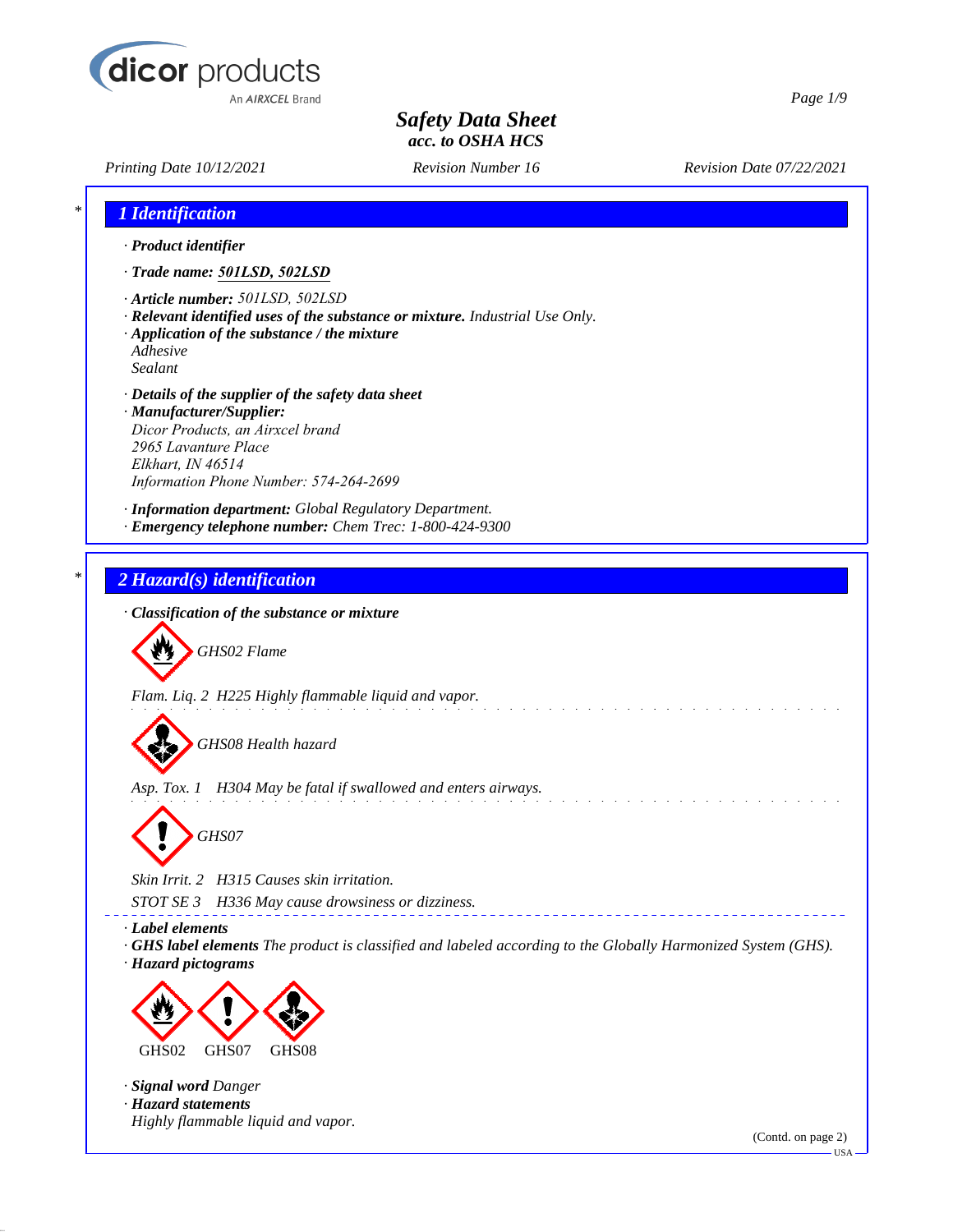*Printing Date 10/12/2021 Revision Number 16 Revision Date 07/22/2021*

# *Trade name: 501LSD, 502LSD*

|                                |                                                                                                     | (Contd. of page 1) |
|--------------------------------|-----------------------------------------------------------------------------------------------------|--------------------|
| Causes skin irritation.        |                                                                                                     |                    |
|                                | May cause drowsiness or dizziness.                                                                  |                    |
|                                | May be fatal if swallowed and enters airways.                                                       |                    |
|                                | · Precautionary statements                                                                          |                    |
|                                | Keep away from heat/sparks/open flames/hot surfaces. - No smoking.                                  |                    |
|                                | Ground/bond container and receiving equipment.                                                      |                    |
|                                | Use explosion-proof electrical/ventilating/lighting/equipment.                                      |                    |
|                                | Use only non-sparking tools.                                                                        |                    |
|                                | Take precautionary measures against static discharge.                                               |                    |
|                                | Avoid breathing dust/fume/gas/mist/vapors/spray                                                     |                    |
|                                | Wash thoroughly after handling.                                                                     |                    |
|                                | Use only outdoors or in a well-ventilated area.                                                     |                    |
|                                | Wear protective gloves/protective clothing/eye protection/face protection.                          |                    |
|                                | If swallowed: Immediately call a poison center/doctor.                                              |                    |
|                                | Specific treatment (see on this label).                                                             |                    |
|                                | Do NOT induce vomiting.                                                                             |                    |
|                                | If on skin (or hair): Take off immediately all contaminated clothing. Rinse skin with water/shower. |                    |
|                                | IF INHALED: Remove person to fresh air and keep comfortable for breathing.                          |                    |
|                                | Call a poison center/doctor if you feel unwell.                                                     |                    |
|                                | Take off contaminated clothing and wash it before reuse.                                            |                    |
|                                | If skin irritation occurs: Get medical advice/attention.                                            |                    |
|                                | In case of fire: Use for extinction: CO2, powder or water spray.                                    |                    |
|                                | Store in a well-ventilated place. Keep container tightly closed.                                    |                    |
|                                | Store in a well-ventilated place. Keep cool.                                                        |                    |
| Store locked up.               |                                                                                                     |                    |
|                                | Dispose of contents/container in accordance with local/regional/national/international regulations. |                    |
| · Classification system:       |                                                                                                     |                    |
|                                | $\cdot$ NFPA ratings (scale 0 - 4)                                                                  |                    |
|                                |                                                                                                     |                    |
|                                | $Health = 1$<br>$Fire = 3$                                                                          |                    |
|                                | $Reactivity = 0$                                                                                    |                    |
|                                |                                                                                                     |                    |
|                                | $\cdot$ HMIS-ratings (scale 0 - 4)                                                                  |                    |
| <b>HEALTH</b>                  |                                                                                                     |                    |
|                                | $Health = 1$                                                                                        |                    |
| <b>FIRE</b>                    | $3$ Fire = 3                                                                                        |                    |
|                                | <b>PHYSICAL HAZARD</b> $\boxed{0}$ <i>Physical Hazard</i> = 0                                       |                    |
| $\cdot$ Other hazards          |                                                                                                     |                    |
|                                | · Results of PBT and vPvB assessment                                                                |                    |
| · <b>PBT</b> : Not applicable. |                                                                                                     |                    |
| $\cdot$ vPvB: Not applicable.  |                                                                                                     |                    |
|                                |                                                                                                     |                    |
|                                |                                                                                                     |                    |
| $\ast$                         | <b>3 Composition/information on ingredients</b>                                                     |                    |
|                                |                                                                                                     |                    |
|                                | Chemical characterization: Mixtures                                                                 |                    |
| · Description: Mixture         |                                                                                                     |                    |
|                                | · Hazardous components:                                                                             |                    |
|                                | 64742-49-0 Naphtha (petroleum), hydrotreated light, low boil                                        | 25-50%             |
|                                | 13463-67-7 titanium dioxide                                                                         | $2.5 - 10\%$       |
|                                |                                                                                                     | USA-               |
|                                |                                                                                                     |                    |

(Contd. on page 3)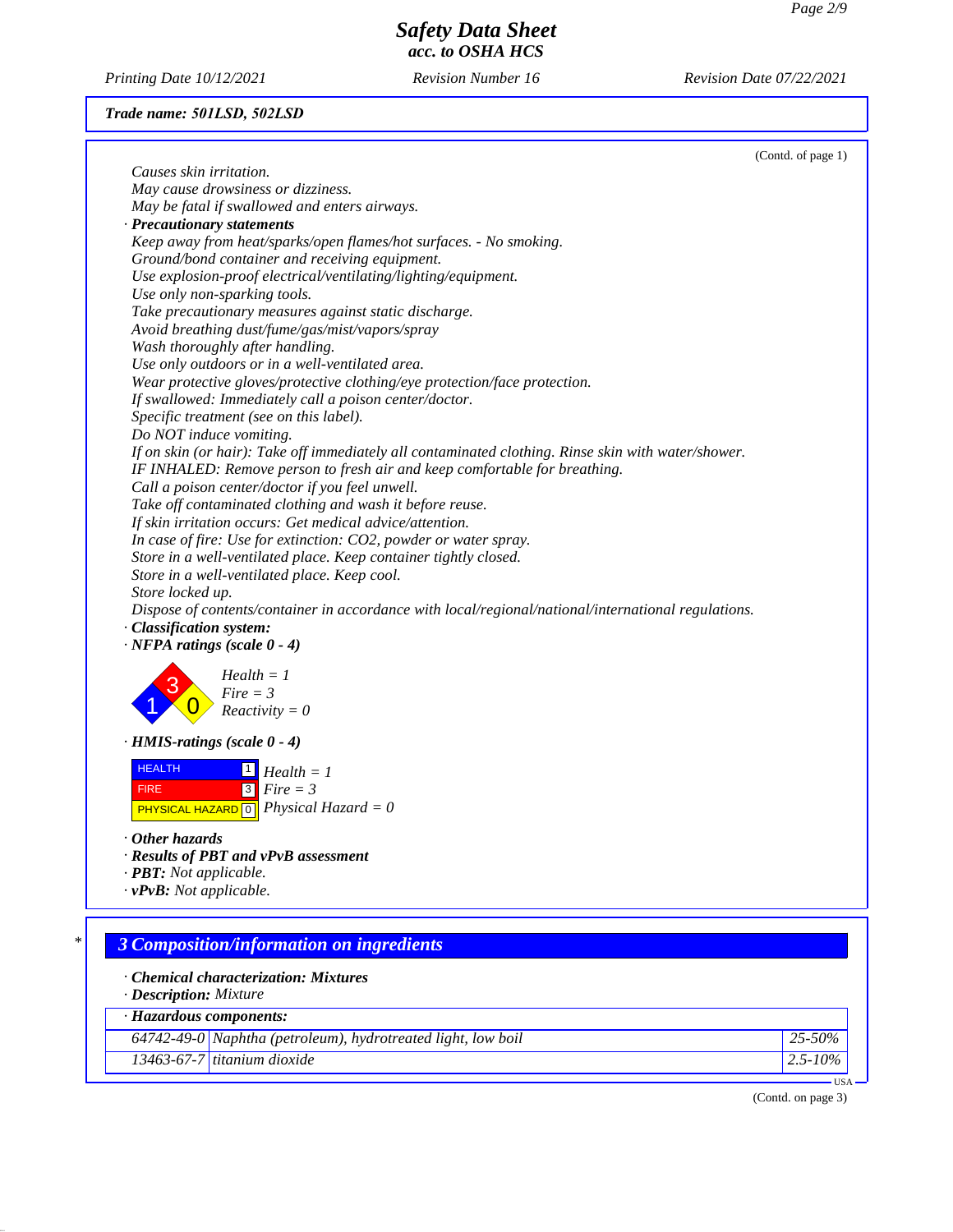*Printing Date 10/12/2021 Revision Number 16 Revision Date 07/22/2021*

### *Trade name: 501LSD, 502LSD*

(Contd. of page 2)

# *\* 4 First-aid measures*

### *· Description of first aid measures*

#### *· After inhalation:*

*Supply fresh air or oxygen; call for doctor.*

*In case of unconsciousness place patient stably in side position for transportation.*

#### *· After skin contact:*

*Immediately wash with water and soap and rinse thoroughly.*

*If skin becomes irritated seek medical attention.*

### *· After eye contact:*

*Rinse opened eye for 20 minutes under running water. If eye becomes irritated, obtain medical treatment. · After swallowing: Do not induce vomiting; immediately call for medical help.*

- 
- *· Information for doctor:*
- *· Most important symptoms and effects, both acute and delayed No further relevant information available.*
- *· Indication of any immediate medical attention and special treatment needed No further relevant information available.*

# *\* 5 Fire-fighting measures*

- *· Extinguishing media*
- *· Suitable extinguishing agents:*

*CO2, extinguishing powder or water spray. Fight larger fires with water spray or alcohol resistant foam. Use fire fighting measures that suit the environment.*

*· Advice for firefighters*

*Firefighters use standard protective equipment including flame retardant coat, helmet with face shield, gloves, rubber boots, and in enclosed spaces, SCBA.*

*· Protective equipment: Protective clothing and respiratory protective device.*

## *\* 6 Accidental release measures*

- *· Personal precautions, protective equipment and emergency procedures Wear protective equipment. Keep unprotected persons away. Ensure adequate ventilation*
- *· Environmental precautions: Do not allow to enter sewers/ surface or ground water.*
- *· Methods and material for containment and cleaning up: Absorb with liquid-binding material (sand, diatomite, acid binders, universal binders, sawdust). Ensure adequate ventilation.*
- *· Reference to other sections*
- *See Section 7 for information on safe handling.*
- *See Section 8 for information on personal protection equipment.*
- *See Section 13 for disposal information.*

# *\* 7 Handling and storage*

#### *· Handling:*

- *· Precautions for safe handling*
- *Avoid contact with skin and eyes.*
- *Open and handle receptacle with care.*
- *Ensure good ventilation/exhaustion at the workplace.*
- *Prevent formation of aerosols.*

(Contd. on page 4)

USA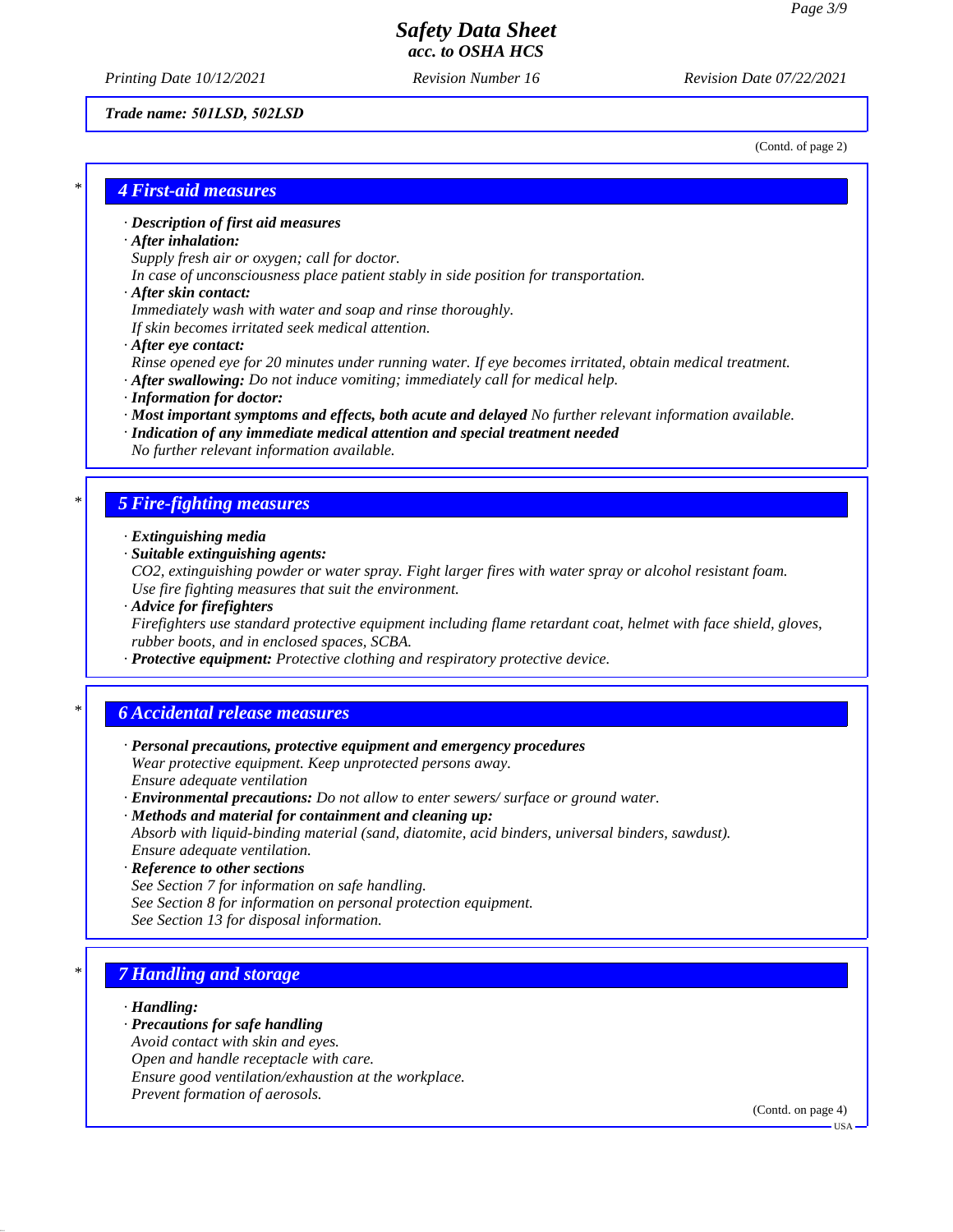*Printing Date 10/12/2021 Revision Number 16 Revision Date 07/22/2021*

#### *Trade name: 501LSD, 502LSD*

(Contd. of page 3)

- *· Information about protection against explosions and fires: Keep ignition sources away - Do not smoke. Keep container closed when not in use.*
- *· Conditions for safe storage, including any incompatibilities*
- *· Storage:*
- *· Requirements to be met by storerooms and receptacles: Store in a cool location away from direct heat.*
- *· Information about storage in one common storage facility: Store away from oxidizing agents.*
- *· Further information about storage conditions: Keep receptacle tightly sealed.*
- *· Specific end use(s) No further relevant information available.*

### *\* 8 Exposure controls/personal protection*

*· Additional information about design of technical systems: No further data; see item 7.*

*· Control parameters*

#### *· Components with limit values that require monitoring at the workplace:*

*The following constituent is the only constituent of the product which has a PEL, TLV or other recommended exposure limit.*

*At this time, the remaining constituent has no known exposure limits.*

### *13463-67-7 titanium dioxide*

*PEL Long-term value: 15\* mg/m³*

*\*total dust*

*REL See Pocket Guide App. A*

*TLV Long-term value: 10 mg/m³*

*· Additional information: The lists that were valid during the creation were used as basis.*

#### *· Exposure controls*

#### *· Personal protective equipment (see listings below)*

*· General protective and hygienic measures:*

*Keep away from foodstuffs, beverages and feed.*

*Wash hands before breaks and at the end of work.*

*· Breathing equipment:*

*Use approved respiratory protection equipment when airborne exposure is excessive. Consult the respirator manufacturer to determine the appropriate type of equipment for a given application. Observe respirator use limitations specified by the manufacturer.*

*· Protection of hands:*



*Protective gloves*

*The glove material has to be impermeable and resistant to the product/ the substance/ the preparation.*

*· Material of gloves*

*Nitrile rubber, NBR*

*Neoprene gloves*

*The selection of the suitable gloves does not only depend on the material, but also on further marks of quality and varies from manufacturer to manufacturer.*

*· Penetration time of glove material*

*The exact break through time has to be found out by the manufacturer of the protective gloves and has to be observed.*

(Contd. on page 5)

**HSA**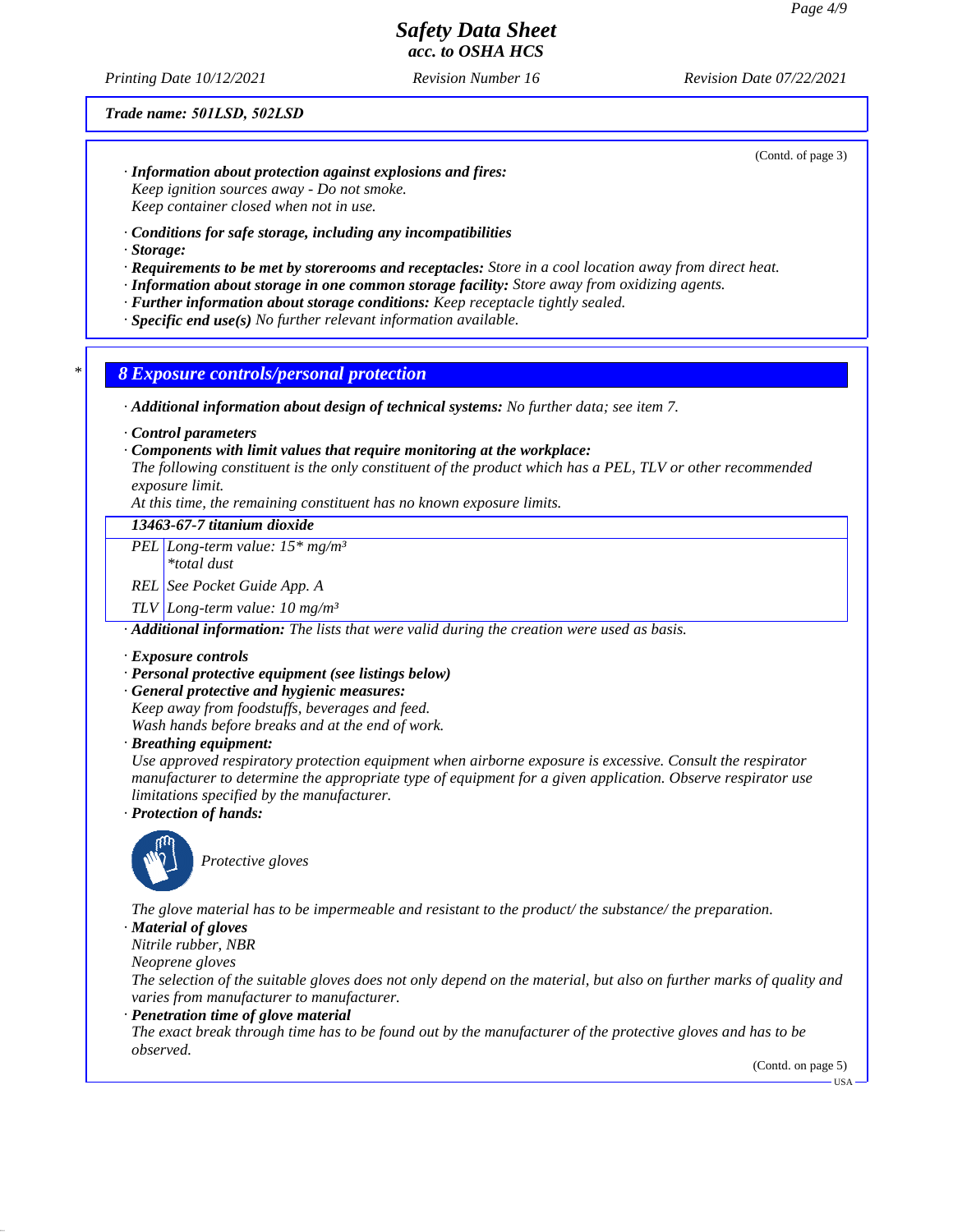*Printing Date 10/12/2021 Revision Number 16 Revision Date 07/22/2021*

### *Trade name: 501LSD, 502LSD*

*· Eye protection:*

*Safety glasses with side shields.*



*Tightly sealed goggles*

*· Body protection: Protective work clothing*

| · Information on basic physical and chemical properties    |                                                                                               |
|------------------------------------------------------------|-----------------------------------------------------------------------------------------------|
| · General Information                                      |                                                                                               |
| $\cdot$ Appearance:                                        |                                                                                               |
| Form:                                                      | Paste                                                                                         |
| Color:                                                     | light grey                                                                                    |
| $\cdot$ Odor:<br>· Odor threshold:                         | Characteristic<br>Not Available.                                                              |
|                                                            |                                                                                               |
| $\cdot$ pH-value:                                          | Not applicable.                                                                               |
| · Change in condition                                      |                                                                                               |
| <b>Melting point:</b>                                      | Undetermined.                                                                                 |
| <b>Boiling point:</b>                                      | 190 °C (374 °F)                                                                               |
| · Flash point:                                             | $14-18$ °C (57.2-64.4 °F)                                                                     |
| · Flammability (solid, gaseous):                           | Not Applicable.                                                                               |
| · Ignition temperature:                                    | Not Available                                                                                 |
| · Decomposition temperature:                               | Not Available.                                                                                |
| · Auto igniting:                                           | Product is not selfigniting.                                                                  |
| · Danger of explosion:                                     | Product is not explosive. However, formation of explosive air/vapor<br>mixtures are possible. |
| · Flammable limits:                                        |                                                                                               |
| Lower:                                                     | Not Available                                                                                 |
| <b>Upper:</b>                                              | Not Available                                                                                 |
| · Vapor pressure:                                          | Not Available                                                                                 |
| $\cdot$ Specific gravity at 20 °C (68 °F):                 | $1.18$ g/cm <sup>3</sup> (9.8471 lbs/gal)                                                     |
| · Relative density                                         | Not Available.                                                                                |
| · Vapor density                                            | Not Available.                                                                                |
| $\cdot$ Evaporation rate                                   | Not Available.                                                                                |
| · Solubility in / Miscibility with                         |                                                                                               |
| Water:                                                     | Not Available.                                                                                |
| · Partition coefficient (n-octanol/water): Not determined. |                                                                                               |
| · Viscosity:                                               |                                                                                               |
| Dynamic:                                                   | Not Available                                                                                 |
| Kinematic:                                                 | Not Available                                                                                 |
| · Solvent content:                                         |                                                                                               |
| Organic solvents:                                          | Not available                                                                                 |

(Contd. of page 4)

USA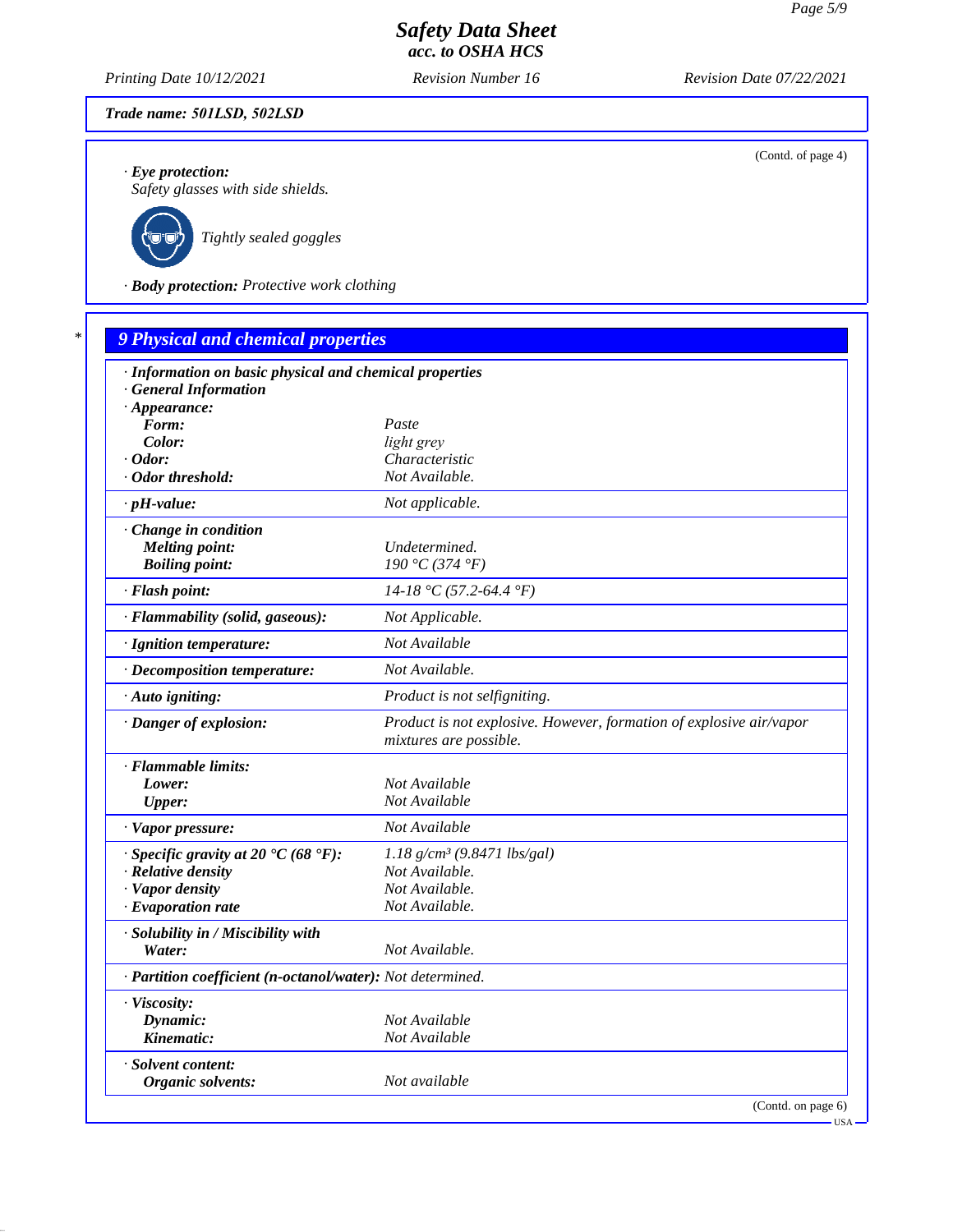(Contd. of page 5)

# *Safety Data Sheet acc. to OSHA HCS*

*Printing Date 10/12/2021 Revision Number 16 Revision Date 07/22/2021*

*Trade name: 501LSD, 502LSD*

*Solids content: 66.9 %*

*· Other information VOC - 389 GRAMS/L Lbs/Gal - 9.8*

# *\* 10 Stability and reactivity*

- *· Reactivity Not reactive as supplied*
- *· Chemical stability Stable under recommended storage conditions.*
- *· Thermal decomposition / conditions to be avoided: No decomposition if used according to specifications.*
- *· Possibility of hazardous reactions No further information is available.*
- *· Conditions to avoid Heat, flames, sparks.*
- *· Incompatible materials: Reacts with oxidizing agents.*
- *· Hazardous decomposition products:*
- *Carbon monoxide and carbon dioxide Hydrocarbons*

# *\* 11 Toxicological information*

- *· Information on toxicological effects*
- *· Acute toxicity:*
- *· Primary irritant effect:*
- *· on the skin: Skin irritant.*
- *· on the eye:*
- *May irritate the eye.*
- *Vapors may be irritating to the eyes.*
- *· Sensitization: No sensitizing effects known.*
- *· Additional toxicological information:*

*The product shows the following dangers according to internally approved calculation methods for preparations: Irritant*

*· Carcinogenic categories*

## *· IARC (International Agency for Research on Cancer)*

*13463-67-7 titanium dioxide 2B*

*· NTP (National Toxicology Program)*

*None of the ingredients is listed.*

### *· OSHA-Ca (Occupational Safety & Health Administration)*

*None of the ingredients is listed.*

# *\* 12 Ecological information*

- *· Toxicity*
- *· Aquatic toxicity: No further relevant information available.*
- *· Persistence and degradability No further relevant information available.*
- *· Behavior in environmental systems:*
- *· Bioaccumulative potential No further relevant information available.*
- *· Mobility in soil No further relevant information available.*
- *· Additional ecological information:*
- *· General notes: At present there are no ecotoxicological assessments.*

(Contd. on page 7)

USA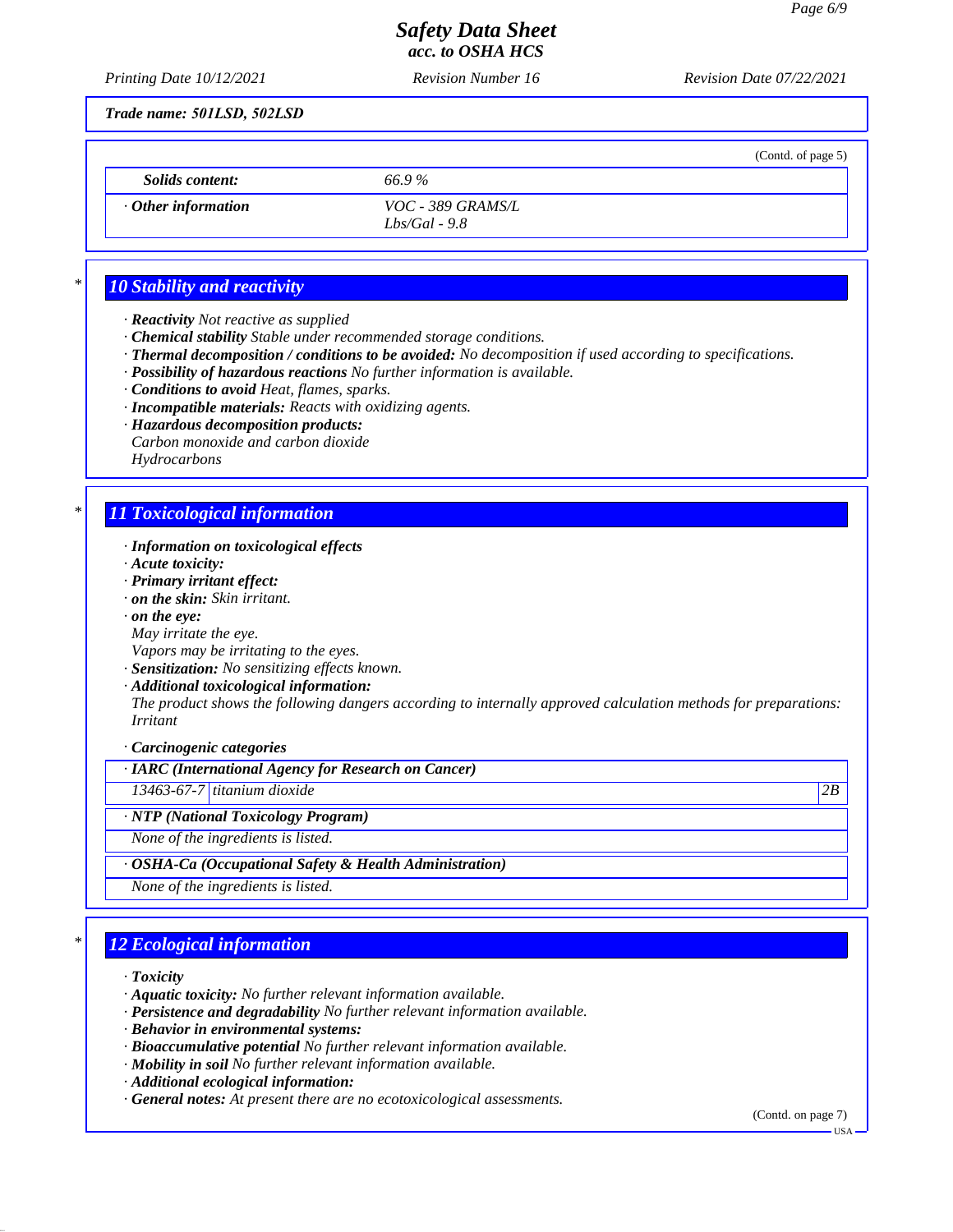(Contd. of page 6)

# *Safety Data Sheet acc. to OSHA HCS*

*Printing Date 10/12/2021 Revision Number 16 Revision Date 07/22/2021*

*Trade name: 501LSD, 502LSD*

*· Results of PBT and vPvB assessment*

*· PBT: Not applicable.*

*· vPvB: Not applicable.*

*· Other adverse effects No further relevant information available.*

# *\* 13 Disposal considerations*

- *· Waste treatment methods*
- *· Recommendation: Comply with current regulations.*
- *· Uncleaned packagings:*
- *· Recommendation: Comply with current regulations.*

| $\cdot$ UN-Number<br>· DOT, IMDG, IATA | <b>UN1133</b>                                                  |
|----------------------------------------|----------------------------------------------------------------|
| · UN proper shipping name              |                                                                |
| $\cdot$ DOT                            | Adhesives                                                      |
| $\cdot$ IMDG                           | ADHESIVES (Naphtha), MARINE POLLUTANT                          |
| $\cdot$ IATA                           | <b>ADHESIVES</b>                                               |
| · Transport hazard class(es)           |                                                                |
| $\cdot$ DOT                            |                                                                |
|                                        |                                                                |
| · Class                                | 3 Flammable liquids                                            |
| $-Label$                               | 3<br>___________________________                               |
| $\cdot$ IMDG                           |                                                                |
| · Class                                | 3 Flammable liquids                                            |
| $-Label$                               | $\mathfrak{Z}$                                                 |
| ·IATA                                  | <u>.</u>                                                       |
|                                        |                                                                |
|                                        |                                                                |
| · Class                                | 3 Flammable liquids                                            |
| $-Label$                               | 3                                                              |
| · Packing group                        |                                                                |
| · DOT, IMDG, IATA                      | I                                                              |
|                                        | Product contains environmentally hazardous substances: Naphtha |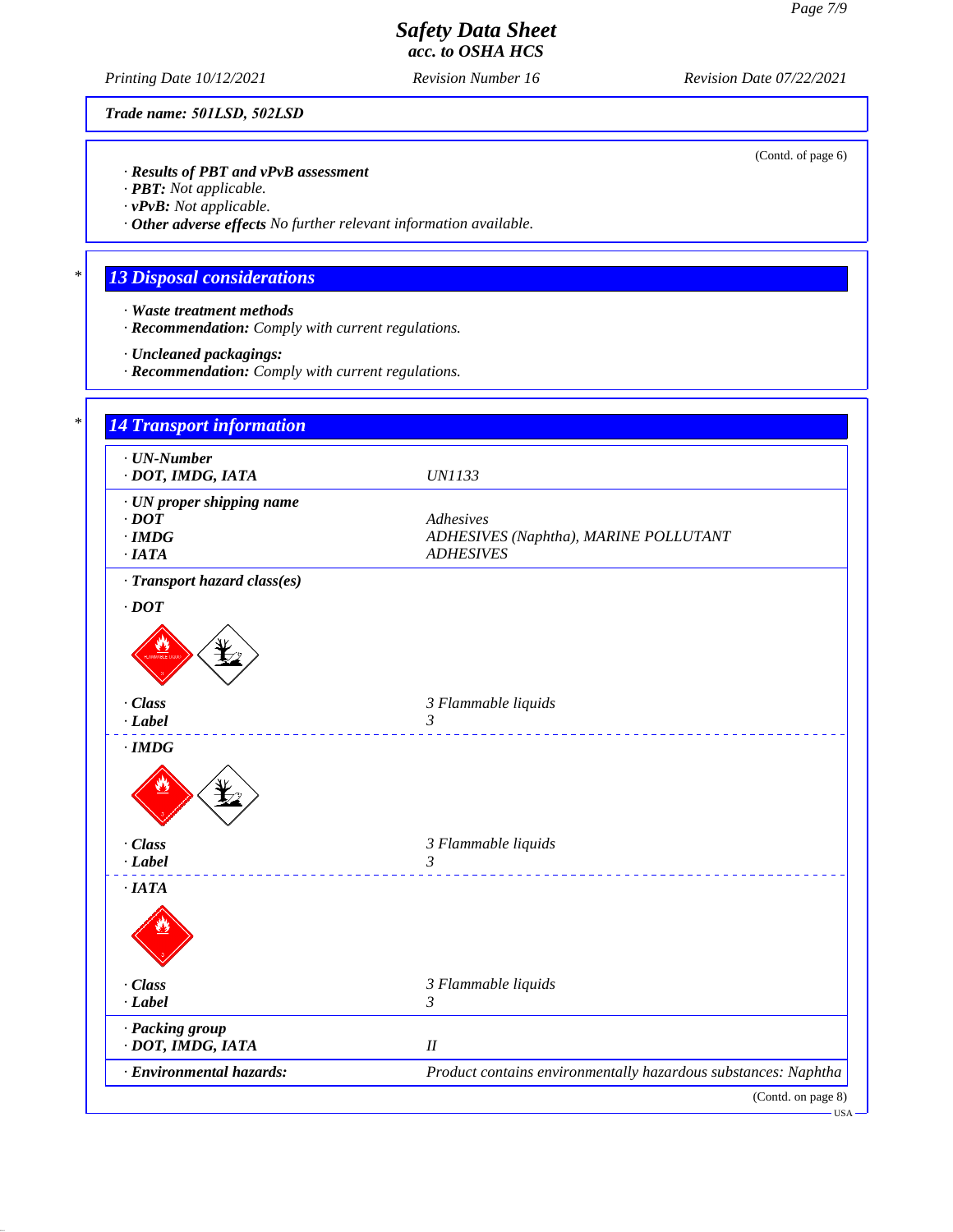*Printing Date 10/12/2021 Revision Number 16 Revision Date 07/22/2021*

*Trade name: 501LSD, 502LSD*

|                                                        | (Contd. of page 7)                                                                                                                                                                                                                                                                                                                                                                                                                                                                   |
|--------------------------------------------------------|--------------------------------------------------------------------------------------------------------------------------------------------------------------------------------------------------------------------------------------------------------------------------------------------------------------------------------------------------------------------------------------------------------------------------------------------------------------------------------------|
| $\cdot$ Marine pollutant:                              | Yes (DOT)                                                                                                                                                                                                                                                                                                                                                                                                                                                                            |
|                                                        | Symbol (fish and tree)                                                                                                                                                                                                                                                                                                                                                                                                                                                               |
| $\cdot$ Special marking (ADR):                         | Symbol (fish and tree)                                                                                                                                                                                                                                                                                                                                                                                                                                                               |
| $\cdot$ Special precautions for user                   | Warning: Flammable liquids                                                                                                                                                                                                                                                                                                                                                                                                                                                           |
| $\cdot$ Hazard identification number (Kemler code): 33 |                                                                                                                                                                                                                                                                                                                                                                                                                                                                                      |
| · EMS Number:                                          | $F-E.S-D$                                                                                                                                                                                                                                                                                                                                                                                                                                                                            |
| · Stowage Category                                     | B                                                                                                                                                                                                                                                                                                                                                                                                                                                                                    |
| $\cdot$ Transport in bulk according to Annex II of     |                                                                                                                                                                                                                                                                                                                                                                                                                                                                                      |
| <b>MARPOL73/78 and the IBC Code</b>                    | Not applicable.                                                                                                                                                                                                                                                                                                                                                                                                                                                                      |
| · Transport/Additional information:                    | Based on our review of the physical properties of this adhesive,<br>Dicor Products has determined that this material can be<br>reclassified as UN1133, Adhesives, 3, PGIII, when shipped in<br>containers of less than $30 L$ (7.9 US GAL). The applicable statutes<br>for this reclassification are 49 CFR $\S$ 173.121(b) for US ground<br>shipments, IATA DG code $\S$ 3.3.3.1 for international air<br>shipments, and IMDG code $\S$ 2.3.2.3 for international sea<br>shipments. |
| $\cdot$ DOT                                            |                                                                                                                                                                                                                                                                                                                                                                                                                                                                                      |
| · Remarks:                                             | Special marking with the symbol (fish and tree).                                                                                                                                                                                                                                                                                                                                                                                                                                     |

## *\* 15 Regulatory information*

*· Safety, health and environmental regulations/legislation specific for the substance or mixture · Sara*

*· Section 355 (extremely hazardous substances):*

*None of the ingredients is listed.*

*· Section 313 (Specific toxic chemical listings):*

*None of the ingredients is listed.*

### *· TSCA (Toxic Substances Control Act):*

*All components of this product are on the TSCA Inventory or are exempt from TSCA Inventory requirements.*

### *· Hazardous Air Pollutants*

*None of the ingredients is listed.*

### *· Proposition 65*

*Please contact Dicor Products for more information regarding Proposition 65 on this product: 574-264-2699.*

#### *· (DSL) Canada Dosmestic Substance List*

*All components of this product are on the DSL(Canada Domestic Substance list) or are exempt from DSL requirements.*

### *· Cancerogenity categories*

*· EPA (Environmental Protection Agency)*

*None of the ingredients is listed.*

*· TLV (Threshold Limit Value)*

*13463-67-7 titanium dioxide A4*

## *· MAK (German Maximum Workplace Concentration)*

*13463-67-7 titanium dioxide 3A*

(Contd. on page 9)

USA